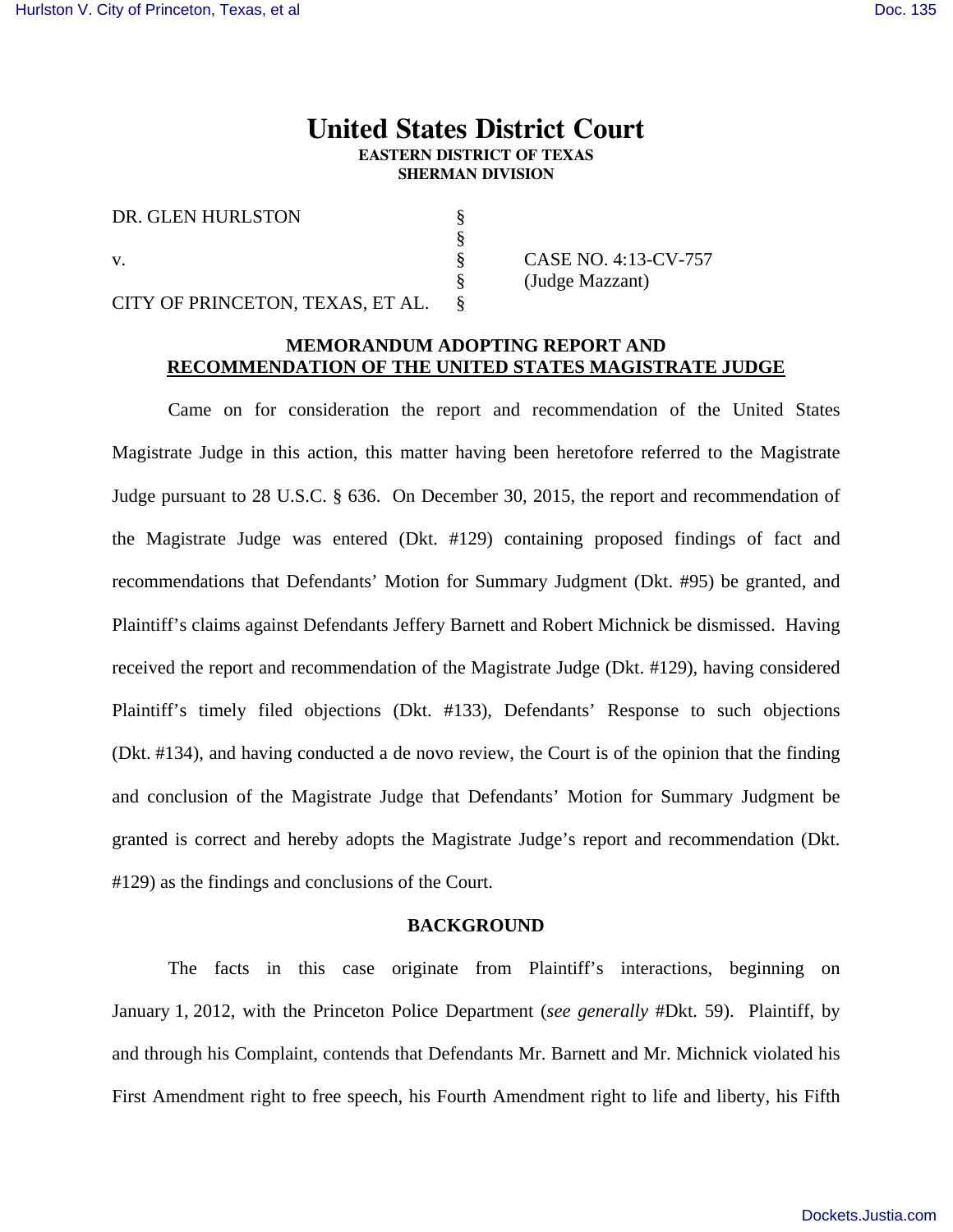Amendment right to liberty, and his Fourteenth Amendment right to due process and equal protection under the law (Dkt. #59 at 1, 8). The underlying facts are set out in further detail by the Magistrate Judge, and need not be repeated in their entirety (*see* Dkt. #129). Accordingly, the Court sets forth herein only those facts pertinent to Plaintiff's objections (and which were included in the Parties pleadings prior to the Magistrate Judge's report and recommendation).<sup>1</sup>

Mr. Barnett was hired as the Chief of Police for Princeton in May 2005 (Dkt. #95 at 11, Ex. 1 at 20:10-14, 27:10-12). On September 22, 2005, Mr. Michnick was hired as a Reserve Patrol Officer for Princeton. *Id*. at 14, Ex. 3 at 26:16-27:20. In May 2006, Mr. Michnick was hired as a full-time Patrol Officer, and was later promoted by Mr. Barnett (then Princeton's Police Chief) to Corporal, and then Sergeant – Operations. *Id*. at 14, Ex. 3 at 28:9-13]. Also in May 2006, Mr. Barnett met Suzanne Hurlston ("Mrs. Hurlston") (who was not yet married to Plaintiff) when she came to the Princeton Police Department to report the theft of her iPod. *Id.* at 11, Ex. 1 at 49:11-23; Ex. 2 at 18:22-24, 31:9-15, 32:6-14, 79:13-16. Mr. Barnett and Mrs. Hurlston subsequently began a romantic relationship that, while not continuous, lasted until approximately 2010. *Id.* at 12, Ex. 1 at 56:21-57:17, 58:9-13, Ex. 2 at 200:25-201:1. Plaintiff and Mrs. Hurlston were wed on October 13, 2007, and it is undisputed that Mrs. Hurlston had an affair with Mr. Barnett while married to Plaintiff and in March of 2011 gave birth to Mr. Barnett's child (Dkt. #95, Ex. 3 at 25:7-9; Dkt. #95 at 12, Ex. 2 at 117:7-13, 117:21-25; Dkt. #107 at 11). In January 2011, Mr. Barnett resigned from his full-time position as Princeton's Chief of Police for reasons unrelated to Plaintiff and/or Mr. Barnett's affair with Plaintiff's wife (Dkt. #95 at 13, Ex. 1 at 29:14-17). Following Mr. Barnett's departure, Mr. Michnick was promoted by Interim Chief of Police James Waters to Patrol Lieutenant *Id.* at 14, Ex. 3 at 28:14-

<sup>&</sup>lt;sup>1</sup> The Court notes that Plaintiff's "version" of the facts stated in his Objections (Dkt. #133) contains some instances of alleged facts raised for the first time by Plaintiff and not included in his previous filings.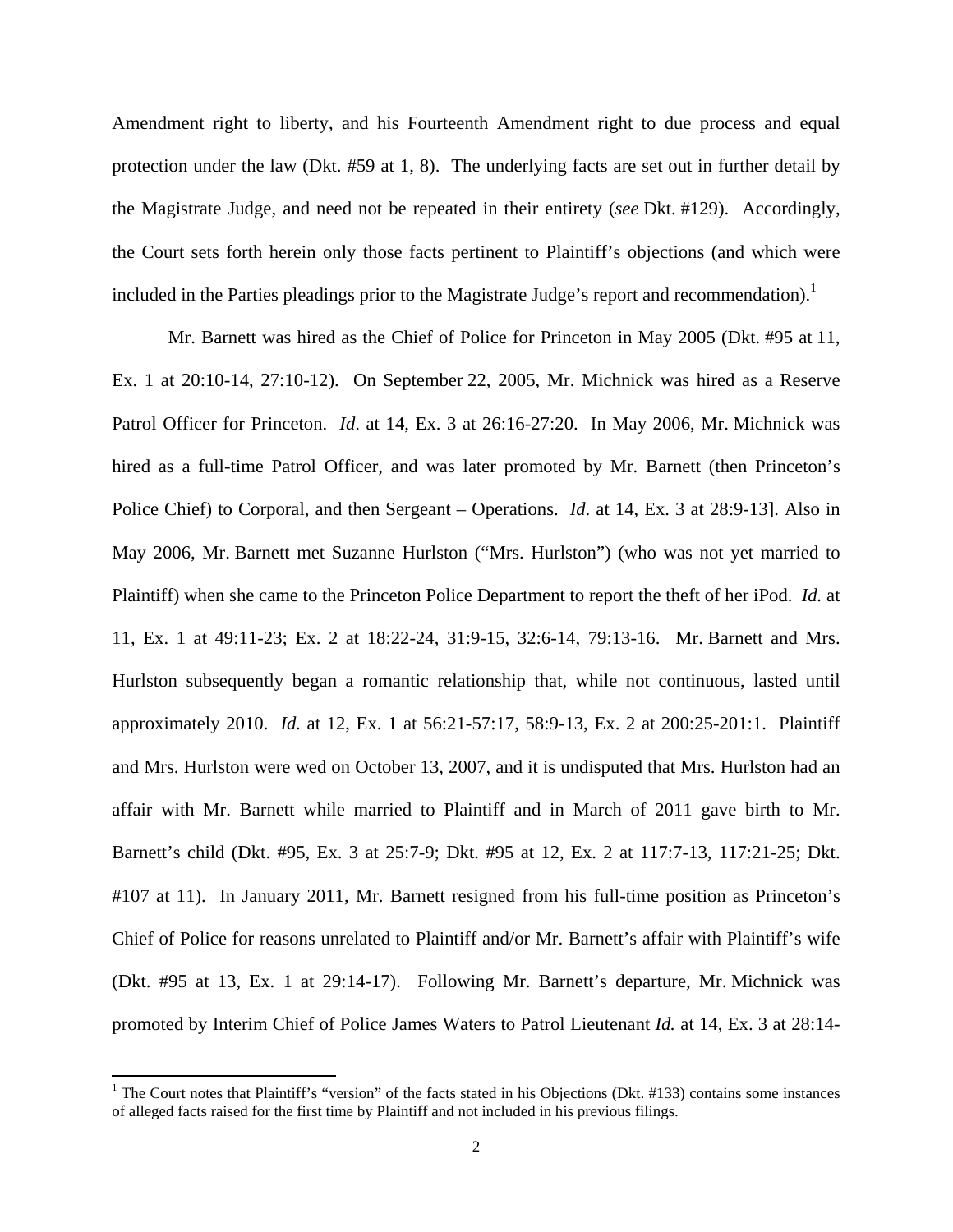29:5, 44:22-45:3. In May 2011, Mr. Barnett moved to Kyle, Texas and began a full-time position as Kyle's Chief of Police. *Id.* at 13, Ex. 1 at 29:14-17.

On January 1, 2012, after Mr. Barnett was no longer employed by the Princeton Police Department, Princeton Police Officers Joe Pell and Wayne Clark responded to a domestic disturbance at Plaintiff's residence located in Princeton, Texas. *Id.* at 15, Ex. 5 at 2-6. Plaintiff was arrested and was subsequently charged with Assault Family Violence. *Id*.; *see also* Texas Penal Code § 22.01(b)(2)(B). Neither Mr. Barnett and/or Mr. Michnick were present; and Plaintiff has asserted no claims against the arresting officers. On January 22, 2013, Plaintiff pleaded no contest to the lesser included offense of Assault to Cause Bodily Injury. *Id*. at 18, Ex. 13 at 4-8.<sup>2</sup>

Plaintiff's Third Amended Complaint generally alleges that Mr. Barnett, through his position as Chief of Police in Princeton and/or later in Kyle, influenced Mr. Michnick and other police officers working in Princeton to harass Plaintiff after Mr. Barnett's departure (Dkt. #59 at 6). Plaintiff contends that this campaign of harassment is the result of the ongoing affair between Mr. Barnett and Mrs. Hurlston. *Id.* at 3. Plaintiff further contends that Mr. Barnett's relationship with Mrs. Hurlston was known to various members of the Princeton Police Department, including Mr. Michnick, and that Mr. Barnett instructed Mr. Michnick in the events leading up to and including Plaintiff's arrest. *Id*. at 4.

Mr. Michnick contends that his only interactions with Plaintiff occurred over a year after Plaintiff's January arrest and several months after the charges brought against Plaintiff for

 $2$  Following Plaintiff's arrest a protective order was entered preventing Plaintiff from contacting Mrs. Hurlston (Dkt. #95 at 16, Ex. 5 at 10, Ex. 6 at 11-12). On or about January 31, 2012, Mrs. Hurlston complained to the Princeton Police Department that Plaintiff violated the protective order by harassing her via numerous telephone calls and text messages. *Id.* at 16, Ex. 6 at 1-8. Plaintiff was subsequently arrested for violation of the protective order. *See id.* at Ex. 14 at 271-72; Dkt. #107 at 20. As part of Plaintiff's plea agreement, the charges brought against Plaintiff regarding the alleged violation of the protective order were dismissed (Dkt. #95 at 18, Ex. 13 at 4- 8).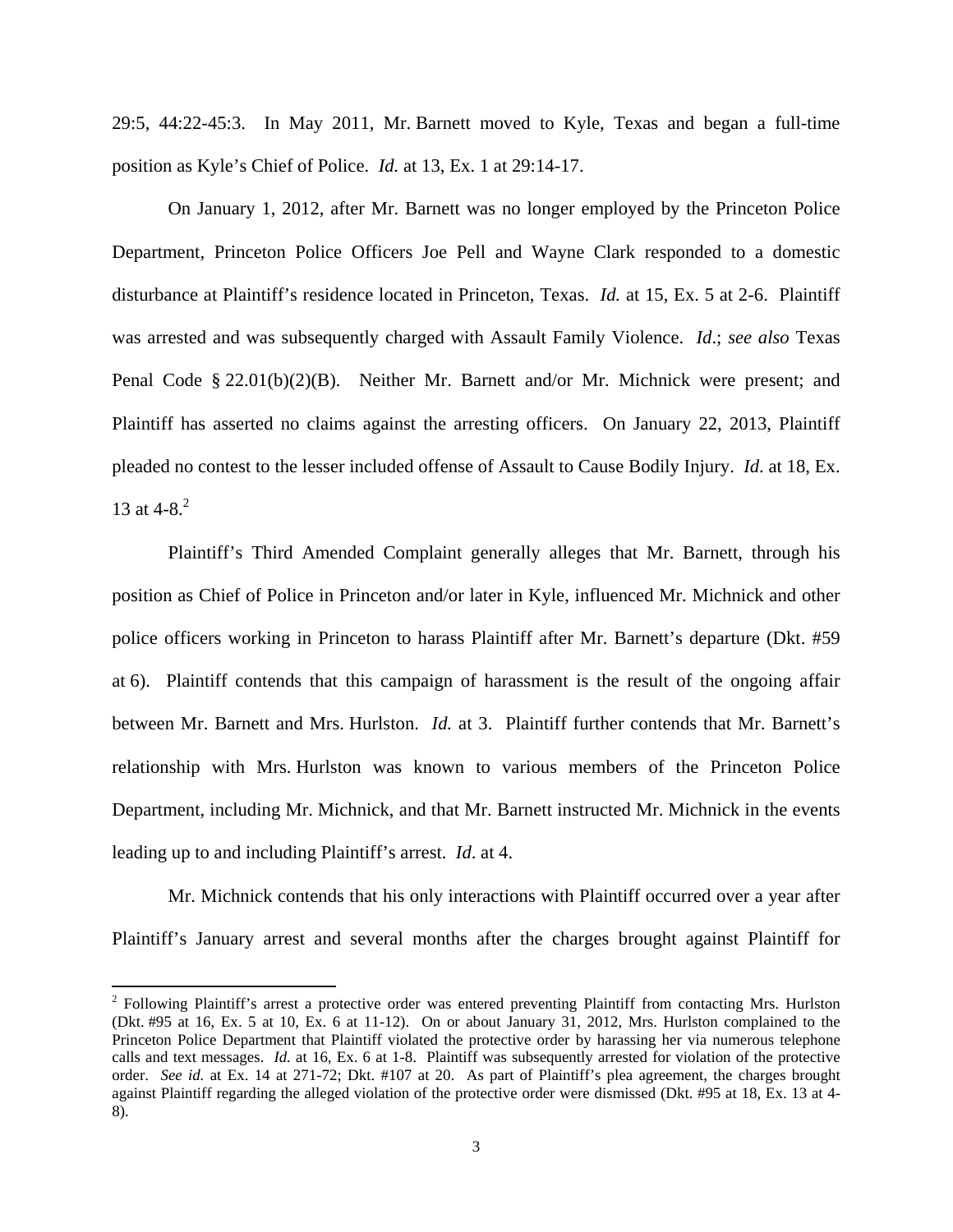assault were fully and finally resolved (Dkt. #95 at 15, Ex. 3 at 56:10-18, 76:10-19, 106:10- 107:24). The first interaction Mr. Michnick had with Plaintiff was on August 2, 2013, when Mr. Michnick, along with two other Princeton police officers, responded to a domestic disturbance call at Plaintiff's residence. *Id.* at 19-20, Ex. 7 at 2-4. Plaintiff told the responding officers that he was there to pick up his vehicles and see his daughter, who was in the house. *Id*. The responding officers were able to diffuse the situation, and no one was arrested or charged with a crime. *See id*. Plaintiff was allowed to talk to and play with his daughter. *Id*. As to the vehicles, the officers were able to negotiate an arrangement between Plaintiff and Mrs. Hurlston whereby Plaintiff took one of the cars and the Princeton Police Department took the keys to the other for safe-keeping until a court determined who owned it. *Id*. No party disputes that Plaintiff voluntarily left the scene and/or that Plaintiff was not arrested or fined. The second interaction Mr. Michnick had with Plaintiff was on August 7,  $2013 -$  five days later  $-$  when Mr. Michnick, along with three other Princeton police officers, responded to another domestic disturbance call at Plaintiff's residence. *Id.* at 20-21, Ex. 8 at 2-3, Ex. 9 at 3, Ex. 11 at 3]. Plaintiff reported that Mrs. Hurlston was out of town and a man presumed to be Mrs. Hurlston's boyfriend (later identified as Gabriel Brow) locked himself inside the house with several of Mrs. Hurlston's children, including Plaintiff's daughter. *Id*. One of the responding police officers whom Plaintiff has not sued states in her affidavit that she went into the house with Plaintiff while he played with his daughter and Plaintiff agreed that it was not in his daughter's best interest for the officers to forcibly remove her from the house (Dkt. #95 at 20-21, Ex. 11 at 3). Again, no party disputes that the responding officers acted to diffuse the situation, that Plaintiff left voluntarily, and that no one was arrested, fined, or charged with a crime. *Id*.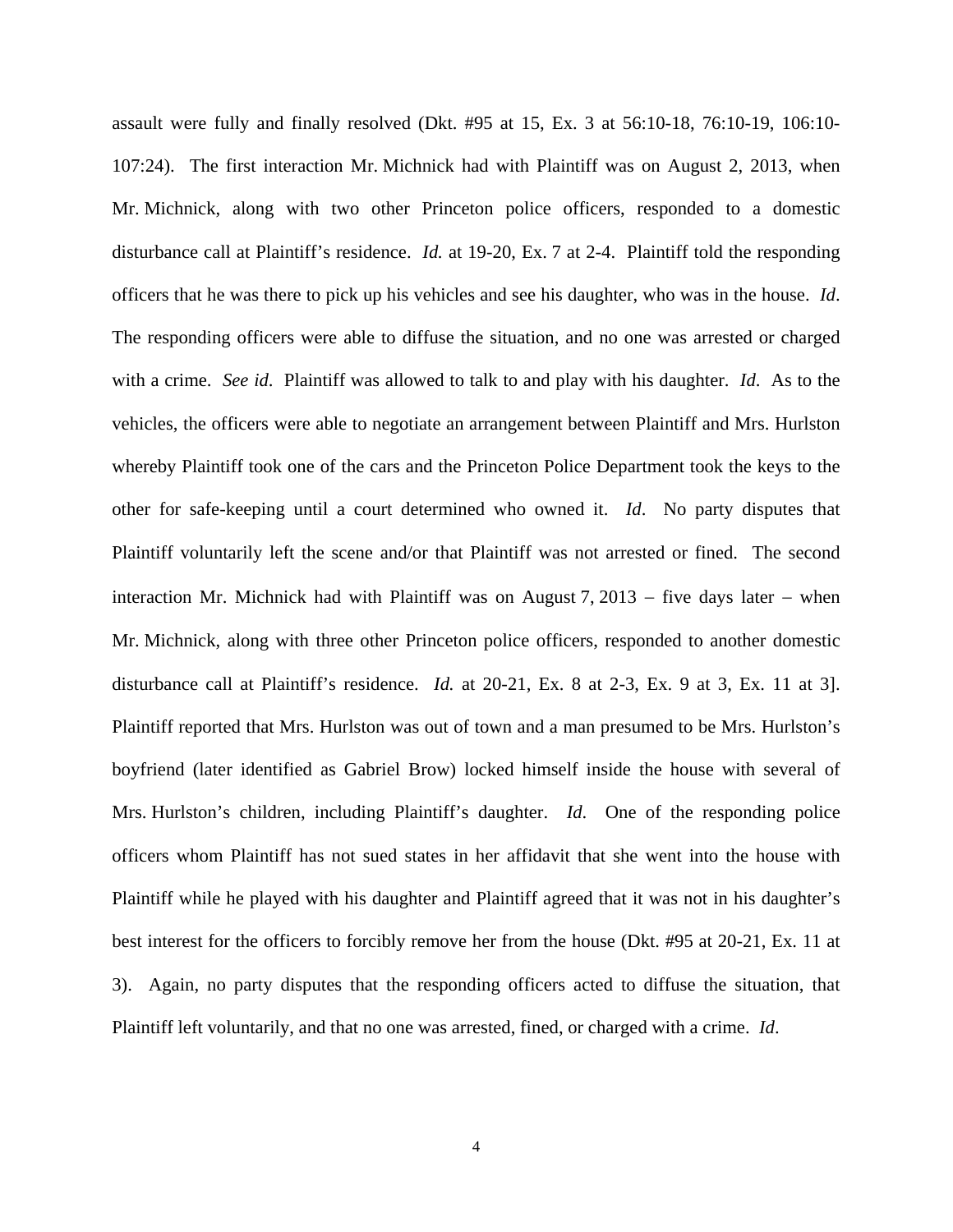On December 27, 2013, Plaintiff filed his Complaint against Mr. Barnett, Mr. Michnick, the City of Princeton, Texas, and the City of Kyle, Texas (Dkt. #1). All claims against the City of Princeton, Texas and the City of Kyle, Texas were fully and finally dismissed by the Court on January 19, 2016 (Dkt. # 132). On May 11, 2015, Defendants Mr. Barnett and Mr. Michnick (hereinafter "Defendants") moved for summary judgment on Plaintiff's claims (Dkt. #95). Plaintiff filed his Response in opposition on June 9, 2015 (Dkt. #107). On June 26, 2015, Defendants filed their Reply, objecting therein to certain evidence Plaintiff relied on in his Response (Dkt. #117). The Magistrate Judge entered a report and recommendation on December 30, 2015, recommending dismissal of each of Plaintiff's remaining claims (Dkt. #129). On January 13, 2016, Plaintiff filed a Motion to Enlarge Time for Response to Report and Recommendations of Magistrate Judge (Dkt. #130), which the Court granted (Dkt. #131); and on January 22, 2016, Plaintiff timely filed objections (Dkt. #133).

Plaintiff asserts two objections herein: (1) the Magistrate Judge failed to consider certain of Plaintiff's properly submitted evidence; and, (2) the Magistrate Judge improperly found the qualified immunity defense timely and/or applicable (Dkt. #133 at 4, 9). On February 2, 2016, Defendants filed a Response to Plaintiff's Objections to Report and Recommendation contending that Plaintiff failed to properly object to any specific finding of the report and recommendation; and, further alleging that, even if Plaintiff had properly objected, he has still failed to demonstrate how the application of the evidence Plaintiff alleges the Magistrate Judge failed to consider would result in an alternative finding and/or how the Magistrate Judge's qualified immunity analysis is flawed (Dkt. #134 at 1-4).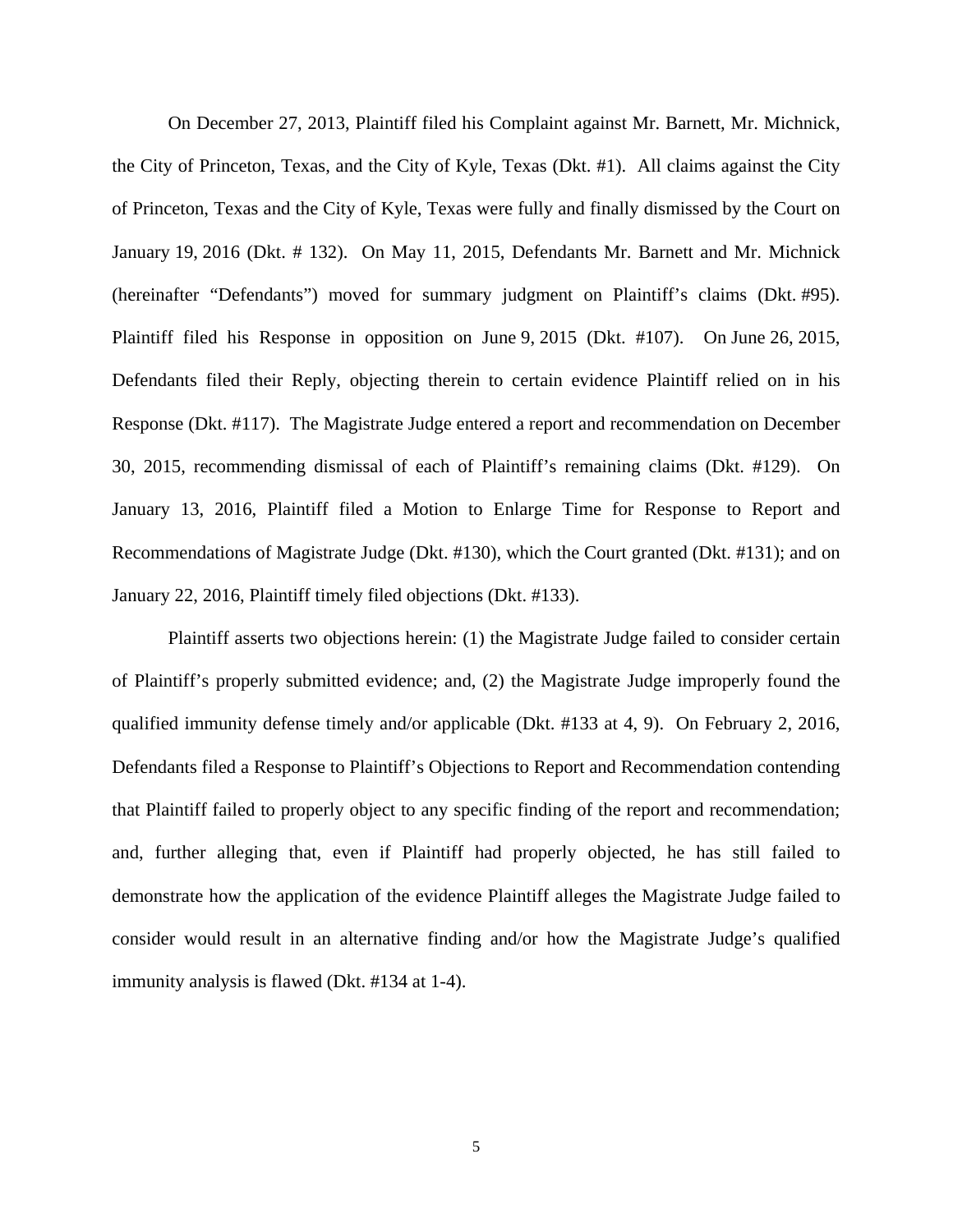### **PLAINTIFF'S OBJECTIONS**

### *Objection 1 – Consideration of Plaintiff's Summary Judgment Evidence*

Plaintiff's first objection contends that the Magistrate Judge failed to consider certain of Plaintiff's summary judgment evidence which Plaintiff asserts establishes the existence of facts material to his claims (Dkt. #133 at 4). Specifically, Plaintiff alleges that the Magistrate Judge failed to properly consider (1) the affidavit of Gabriel Brow, (2) the deposition testimony of Chad Wilhelm and Mayor Ken Bowers, a letter from Mayor Ken Bowers, and Mr. Barnett's discharge papers, (3) excerpts from Plaintiff's own deposition testimony, and (4) "other significant evidence."  $Id$ . Plaintiff cites to footnote four<sup>3</sup> on page eight of the Magistrate Judge's report and recommendation in support of his position:

In their Reply, Defendants object to certain evidence Plaintiff relies on in his Response [Dkt. 117 at 5-8]. Specifically, Defendants object to certain deposition testimony of Plaintiff, the deposition testimony of Chad Wilhelm, and the affidavit of Gabriel Brow as hearsay evidence. *Id*. at 5. Defendants also object to several sections of Plaintiff's Response, arguing that such evidence is not relevant. *Id*. at 7. Defendants' objections are denied as moot because the Court did not rely upon the objected-to-evidence in making its decision on the Summary Judgment Motion.

(Dkt. #129 at 8, n.4). As an initial matter, the footnote referenced by Plaintiff only encompasses three items: (1) certain deposition testimony of Plaintiff, (2) deposition testimony of Chad Wilhelm, and (3) Gabriel Brow's affidavit. *Id*. Plaintiff cites no basis for his belief that the Magistrate Judge failed to consider the other evidentiary items cited in his objections.

Defendants argue, with respect to the footnote, that it does nothing more than recognize that the proffered evidence certain deposition testimony of Plaintiff, deposition testimony of Chad Wilhelm, and Gabriel Brow's affidavit – has no bearing whatsoever on Plaintiff's claims

<sup>&</sup>lt;sup>3</sup> Plaintiff incorrectly refers to footnote five on page eight of the Magistrate Judge's report and recommendation (Dkt. #133 at 4).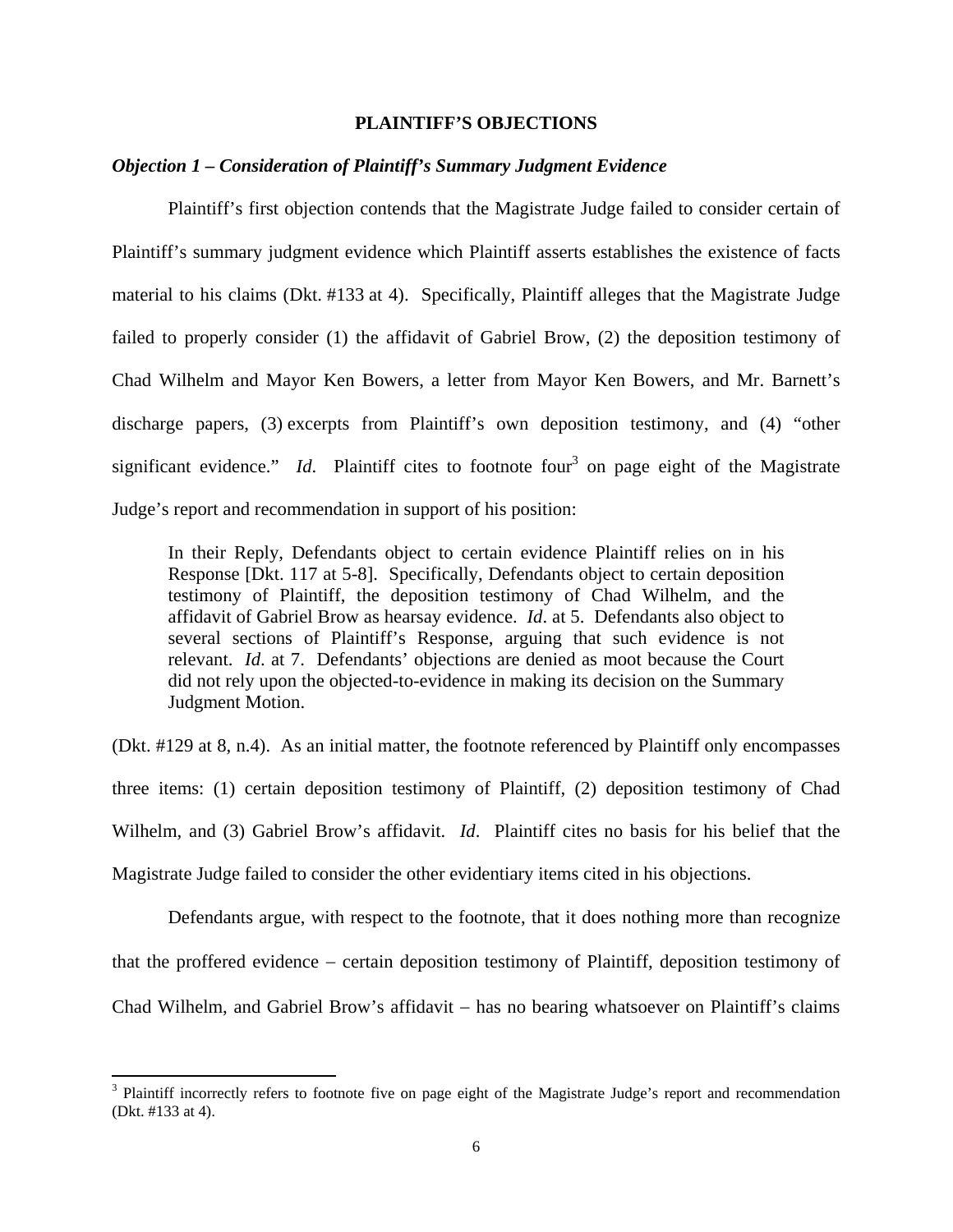for civil rights violations; and, in any event "even with all reasonable inferences drawn in Plaintiff's favor" such evidence would not result in a different outcome here (Dkt. 134 at 3).

In light of Plaintiff's objection, the Court has undertaken a de novo review of each item of evidence cited by Plaintiff in his objection to the Magistrate Judge's report and recommendation, and following such review has determined that the referenced evidence is either inadmissible and/or insufficient to establish a genuine issue of material fact with respect to the question of whether Defendants violated Plaintiff's constitutional rights. The Court specifically addresses each piece of Plaintiff's evidence below.

### *1. Affidavit of Gabriel Brow*

 Gabriel Brow ("Mr. Brow") executed an affidavit, which states that during his romantic relationship with Mrs. Hurlston she told him that she  $-$  while married to Plaintiff  $-$  had an affair with Mr. Barnett (Dkt. #107, Ex. 8 at 1, ¶ 4). Mr. Brow states that Mrs. Hurlston told him that she conspired with Mr. Barnett to have Plaintiff "charged with a felony and thrown into prison" so that Mrs. Hurlston and Mr. Barnett "would be able to take [Plaintiff's] money." *Id*. at 2, ¶ 5. Mr. Brow also states that Mrs. Hurlston told him that she received a bruise on her right arm when she fell down steps in Paris, France, in December 2012. *Id*. at 2, ¶ 6. As previously noted, Defendants objected to the entirety of Mr. Brow's affidavit as hearsay evidence in their Reply (Dkt. #117 at 5). Plaintiff fails to respond to Defendants' hearsay argument in his objections.

Federal Rule of Civil Procedure  $56(c)(4)$  requires an affidavit to be made on "personal" knowledge, set out facts that would be admissible in evidence, and show that the affiant or declarant is competent to testify on the matters state." Hearsay is "a statement, other than one made by the declarant while testifying at the trial or hearing, offered in evidence to prove the truth of the matter asserted." FED. R. EVID. 801(c). A "statement" includes a persona's written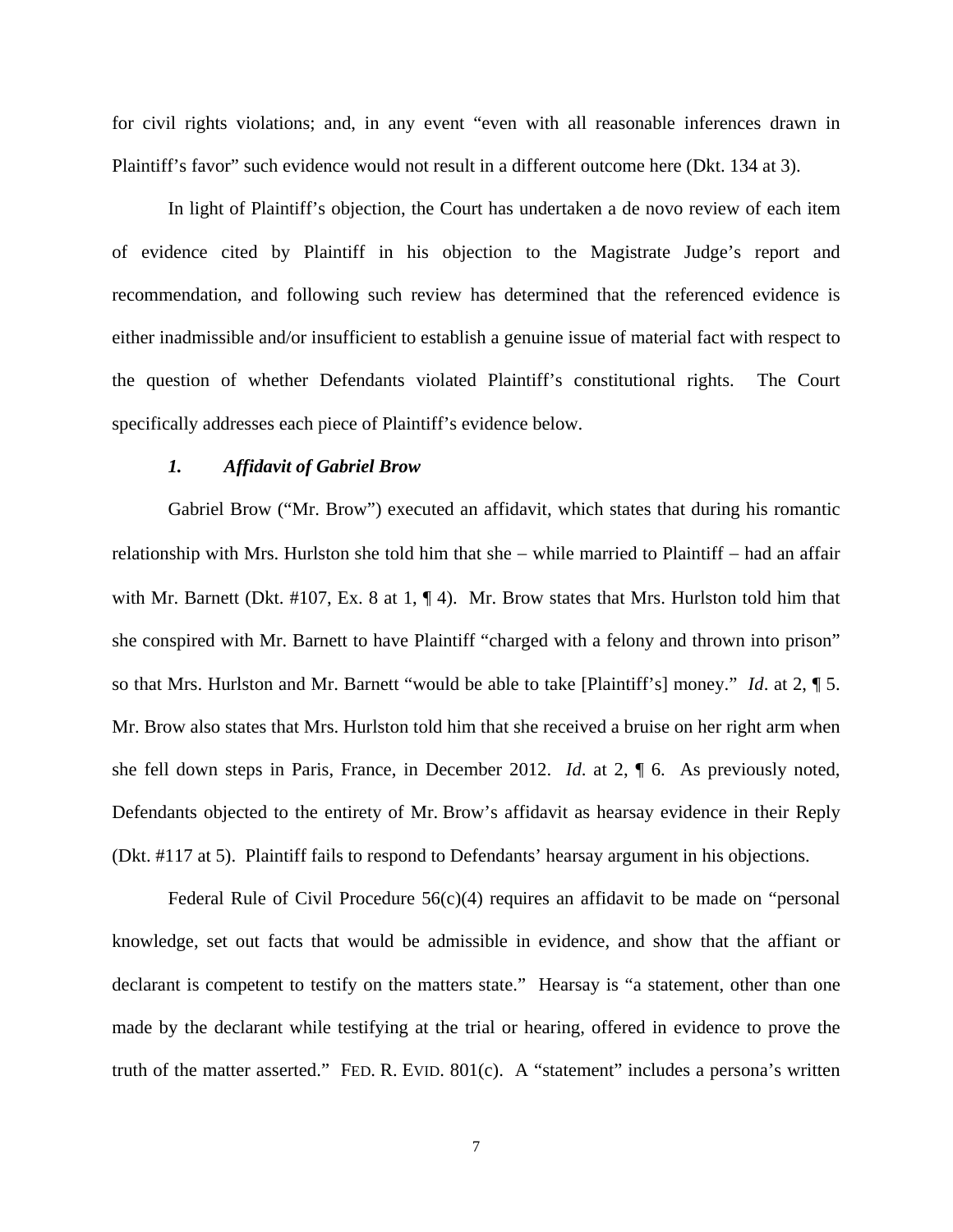assertion, if the person intended it as an assertion. FED. R. EVID. 801(a). Unless covered within an exception, hearsay evidence is inadmissible, and cannot be considered by a court at summary judgment. FED. R. EVID. 802; *Goodwin v. Johnson*, 132 F.3d 162, 186 (5th Cir. 1997) (finding that the hearsay statements in an affidavit submitted to defeat summary judgment were "incompetent summary judgment evidence" and could not be considered by the court).

The Court finds that Mr. Brow's affidavit  $-$  specifically paragraphs four, five, and portions of paragraph six  $-$  is hearsay, as it is a written assertion, which Mr. Brow made as an assertion, made by Mrs. Hurlston, offered to prove the truth of the matter asserted (that Mr. Barnett and Mrs. Hurlston (1) had an affair, (2) conspired to have Plaintiff charged with a felony, and (3) that Mrs. Hurlston received a bruise when she fell down steps in Paris, France). There are no exceptions to the hearsay rule that would reasonably apply to the hearsay statements made in Mr. Brow's affidavit (certainly Plaintiff advances none), and the Court finds that paragraphs four, five, and part of paragraph six ("[She] told me that she had received the bruise when she fell down some steps in Paris, France, on her way to her flight to Texas in December, 2012") is inadmissible hearsay and cannot be considered by the Court in its analysis. *See* FED. R. EVID. 803. Defendants' objection to Mr. Brow's affidavit (Dkt. # 117 at 5) should be sustained. The affidavit constitutes incompetent summary judgment evidence and the Court cannot consider Mr. Brow's affidavit.

## *2. Deposition Testimony of Chad Wilhelm and Mayor Ken Bowers, Letter from Mayor Ken Bowers, and Mr. Barnett's Discharge Papers*

 Plaintiff further contends the Magistrate Judge failed to consider the deposition testimony of Chad Wilhelm ("Mr. Wilhelm") and Mayor Ken Bowers, the letter from Mayor Ken Bowers, and Mr. Barnett's discharge documents from the City of Princeton Police Department ("Mr. Barnett's discharge documents"). The Court discerns Plaintiff's reliance on this evidence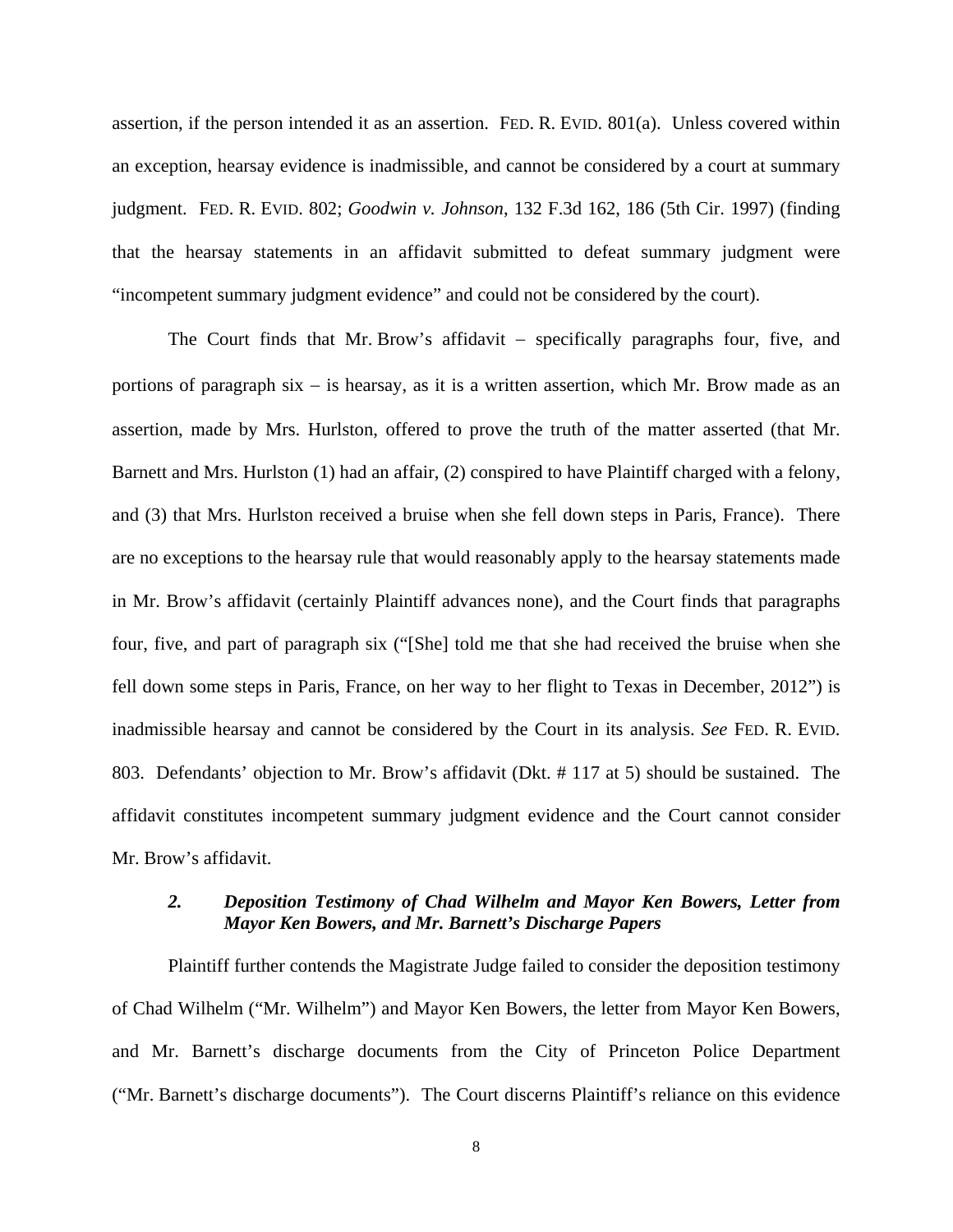– the deposition testimony of Mr. Wilhelm and Mayor Ken Bowers, the letter from Mayor Ken Bowers, and Mr. Barnett's discharge documents – is intended to prove Mr. Barnett has a pattern and/or practice of conduct; namely, that Mr. Barnett had romantic affairs with multiple crime victims in Princeton, Texas, one of whom is Mrs. Hurlston (*see* Dkt. #133 at 5). Specifically, Plaintiff contends that this pattern of conduct demonstrates that Mr. Barnett, "wearing a uniform and a badge, used his position of authority for his personal benefit, in particular to advance his relationships with inappropriate, usually married, women." *Id*. Plaintiff further argues that Mr. Barnett's "specific relationship with [Mrs. Hurlston] necessarily intruded on the civil rights of [Plaintiff] as a husband and a father." *Id*.

 Again Defendants, in their Reply in Support of Summary Judgment, objected only to parts of Mr. Wilhelm's deposition testimony as hearsay and/or irrelevant (Dkt. # 117 at 5-7);<sup>4</sup> and the Magistrate Judge's footnote clearly refers only to the objected to evidence indicating that the Magistrate Judge fully considered the remaining evidence referenced by Plaintiff (including specifically the deposition testimony of Mayor Ken Bowers, the letter from Mayor Ken Bowers, and Mr. Barnett's discharge papers) (Dkt. #129 at 8, n.4). With respect to Mr. Wilhelm's deposition testimony, Plaintiff has offered no response to Defendants' hearsay and relevancy arguments.

 More importantly however, as to each of the items Plaintiff cites (including the deposition testimony of Mayor Ken Bowers, the letter from Mayor Ken Bowers, and Mr. Barnett's discharge papers) Plaintiff fails to address how this evidence changes the result of his constitutional violation claims against Mr. Barnett. The Magistrate Judge found the predominant facts tying Mr. Barnett and Plaintiff together are those that demonstrate Mr. Barnett had an affair

<sup>&</sup>lt;sup>4</sup> Defendants assert no objection to the deposition testimony of Mayor Ken Bowers, the letter from Mayor Ken Bowers, or Mr. Barnett's discharge papers.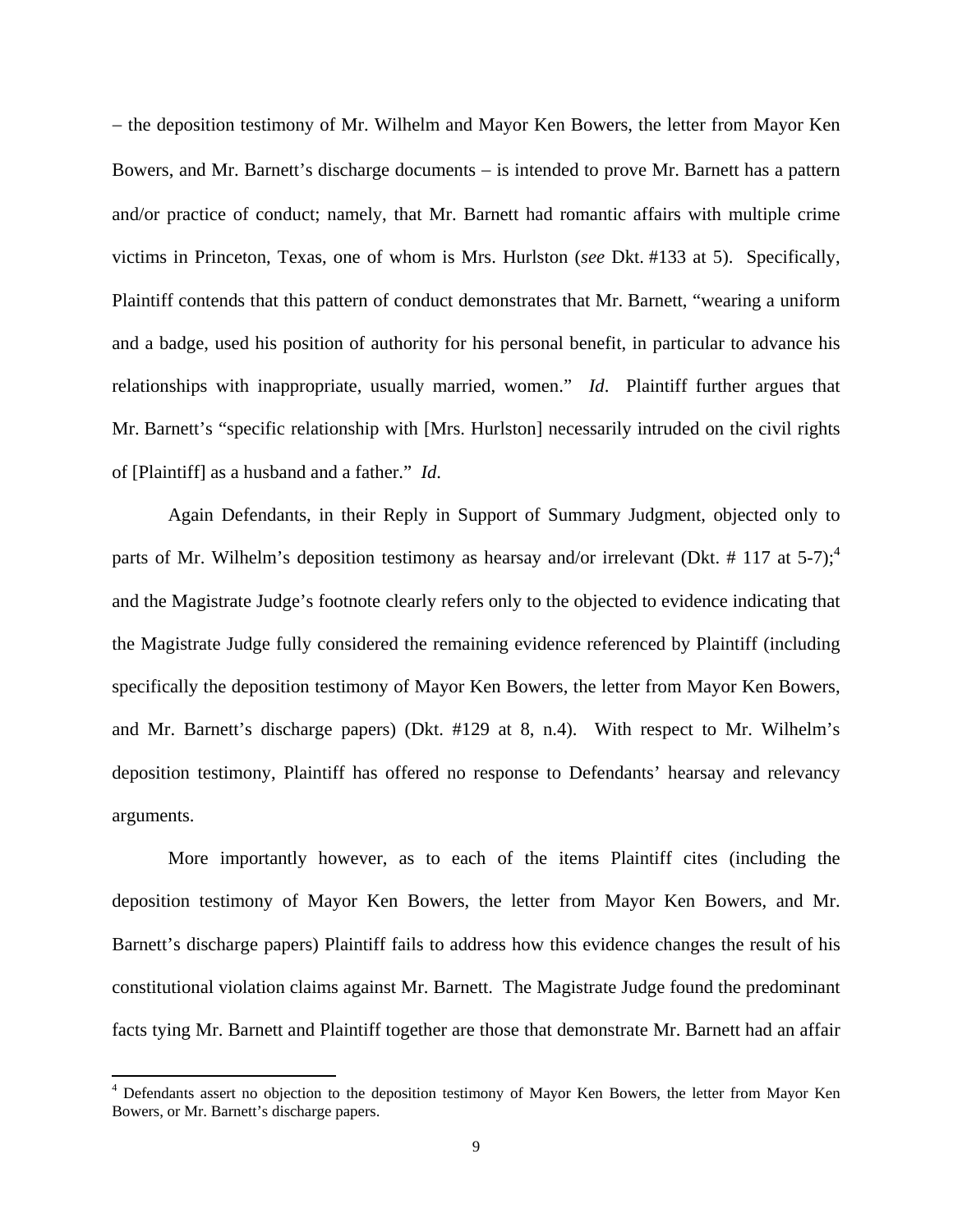with Plaintiff's wife, which most likely resulted in marital strife between Plaintiff and Mrs. Hurlston (Dkt. # 129 at 17). Yet personal matters and/or affairs are not generally sufficient to state a claim under § 1983. *See Frazier v. Bd. Of Trustees of Northwest Miss. Regional Med. Center*, 765 F.2d 1278, 1286 (5th Cir. 1985) (explaining that state action is attributable to private parties "only when the state has some affirmative role ... in the particular conduct underlying a claim of civil rights grievances" and "this requirement is to assure that constitutional standards are invoked only if the state is responsible for the specific conduct of which the plaintiff claims"); *Barna v. City of Perth Amboy*, 42 F.3d 809, 816 (3d Cir. 1994) ("[A] police officer's purely private acts which are not furthered by any actual or purported state authority are not acts under color of state law.") (citing *Delcambre v. Delcambre*, 635 F.2d 407, 408 (5th Cir. 1981)). Any interference by Mr. Barnett into Plaintiff's marriage does not constitute state action. The Court agrees with the Magistrate Judge that evidence of Mr. Barnett's inappropriate personal conduct (i.e. the affair) with Mrs. Hurlston (or any other married women for that matter) is troubling; however, under the law it is clear such personal conduct cannot be accorded any weight in the Court's § 1983 analysis (Dkt. #129 at 17). *See Manax v. McNamara*, 842 F.2d 808, 812 (5th Cir. 1988) ("Private acts ... are not considered to be done under color of state law merely because the actor is a public official.") (internal quotation marks omitted); *Brown v. Miller*, 631 F.2d 408, 411 (5th Cir. 1980) ("[T]he act of one who is a state officer ... will not be considered as done under color of state law simply because the individual, although pursing private aims, happens to be a state officer."); *Kundratic v. Thomas*, 573 F. App'x 167, (3d Cir. 2014) (finding that a police officer's relationship with the plaintiff's former wife, and more specifically the police officer's destruction of the plaintiff's property and interference with the plaintiff's relationship with his daughter, was not state action). Accordingly, having conducted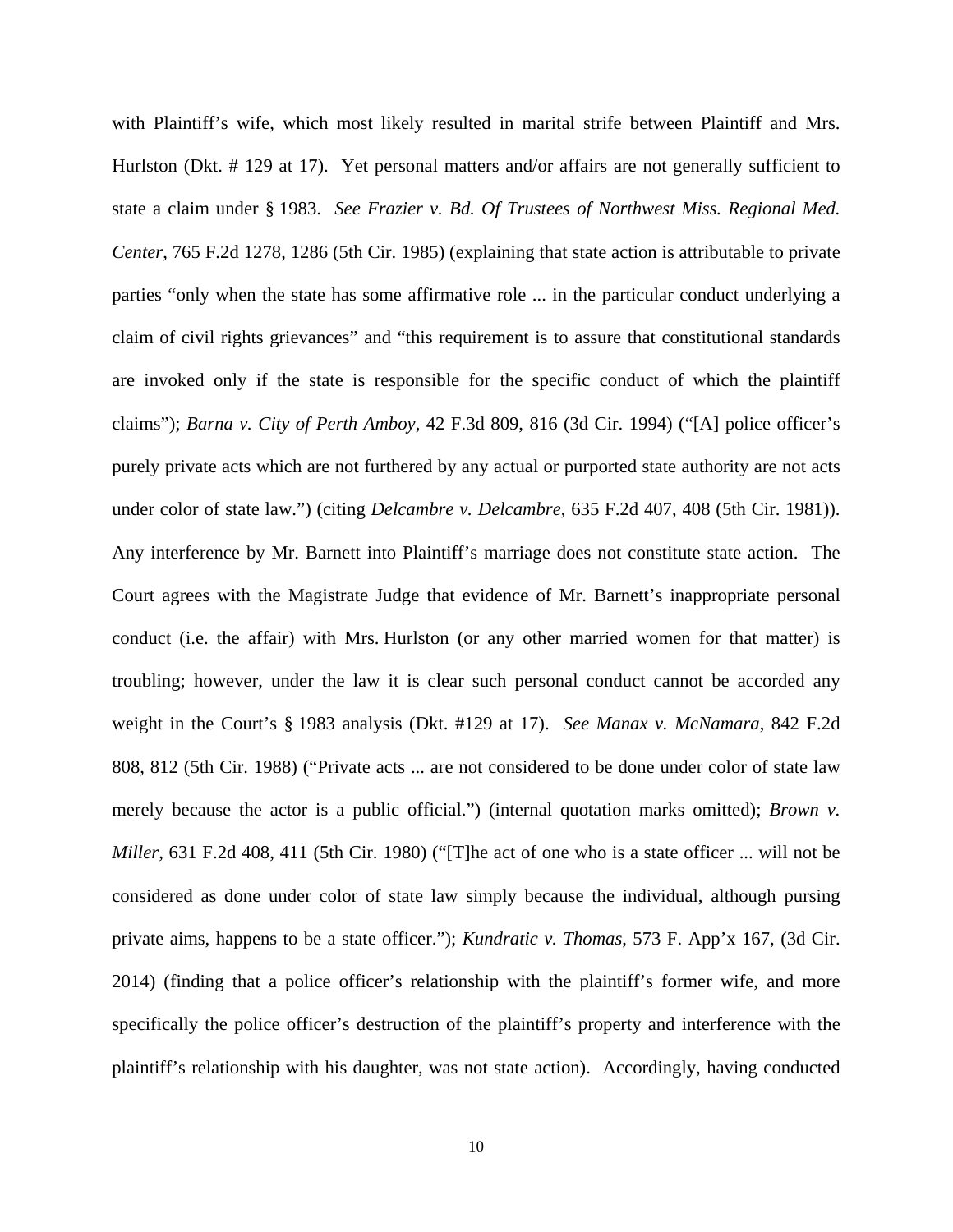an independent review of each of the deposition testimony of Chad Wilhelm and Mayor Ken Bowers, the letter from Mayor Ken Bowers, and Mr. Barnett's discharge documents from the City of Princeton Police Department the Court finds that none of this evidence establishes a genuine issue of material fact with respect to the question of whether Defendants' violated Plaintiff's constitutional rights.

#### *3. Plaintiff's Deposition Testimony and Other Significant Evidence*

 Plaintiff's objection also contends that an exchange of emails between Mr. Barnett and Mrs. Hurlston demonstrates Mr. Barnett's involvement in the larger plan to separate Plaintiff from his family and his money, and further demonstrates Mr. Barnett's involvement in destroying evidence that might prove crucial to Plaintiff in defending himself from criminal charges (Dkt. #133 at 6). Notably, Defendants, in their Reply in Support of Summary Judgment, objected only to parts of Plaintiff's deposition testimony as hearsay and/or irrelevant, but Defendants asserted no objection to the emails between Mr. Barnett and Mrs. Hurlston. (Dkt. #117 at 5-7); and the Magistrate Judge fully considered the emails between Mr. Barnett and Mrs. Hurlston (Dkt. #129 at 8, n.4).

Plaintiff again fails to address how this evidence changes the result of his constitutional violation claims against Mr. Barnett. The email exchange between Mr. Barnett and Mrs. Hurlston demonstrates that Mr. Barnett had no knowledge of Plaintiff's arrest for assault of Mrs. Hurlston prior to the event (*see* Dkt. #107, Ex. 4-7 ( "[Mrs. Hurlston:] I figured I'd write this since you got mad the last time I called the cops on [Plaintiff] and didn't tell you. I sent [Plaintiff] to jail last night [because] he went into one of his rages yesterday afternoon...only [sic] only this time he wouldn't stop choking me")).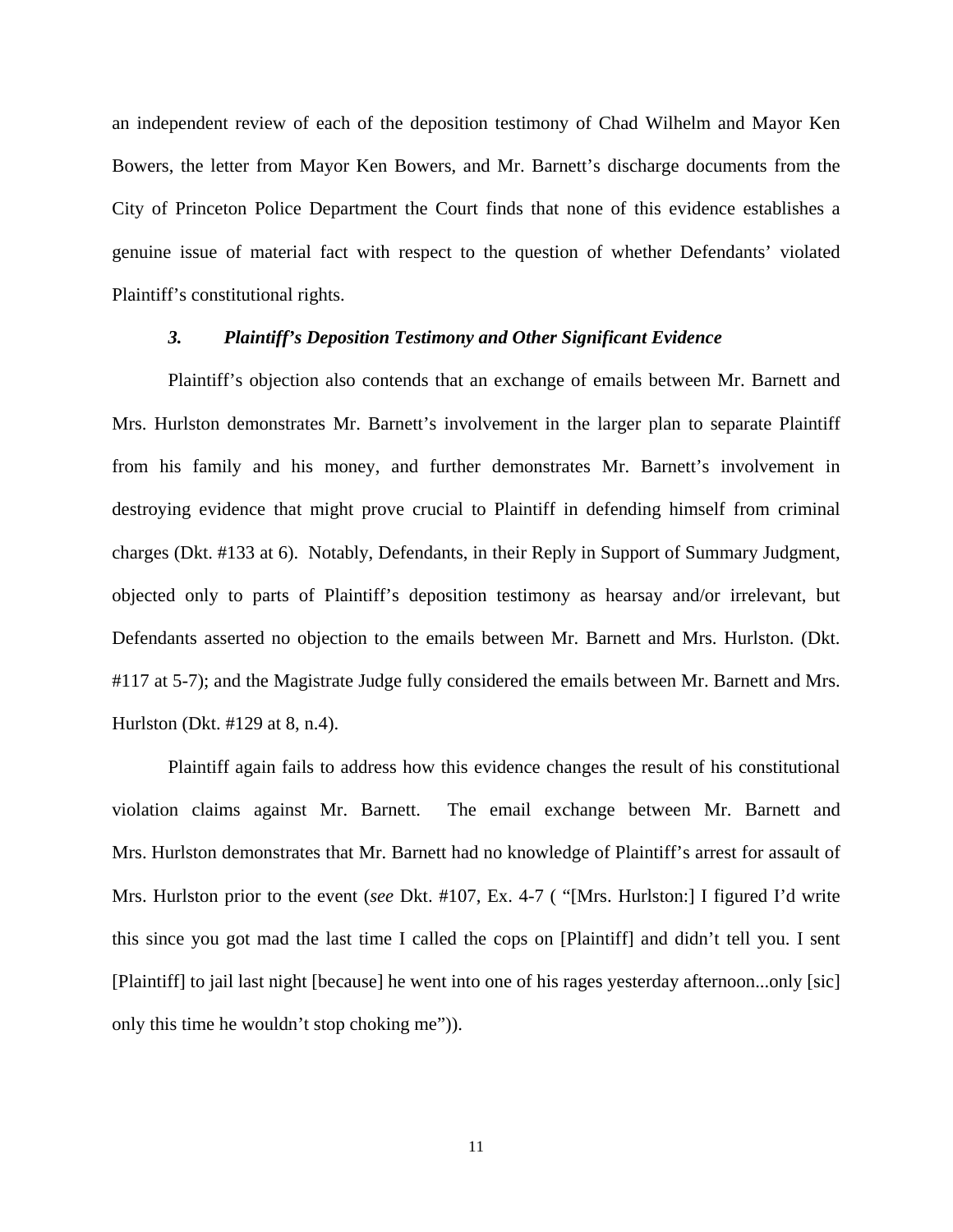In another email exchange, Plaintiff alleges it is clear Mr. Barnett is instructing

Mrs. Hurlston to destroy evidence. Therein, Mr. Barnett writes:

You mentioned a phone...does he have it? Does it have anything in it to be concerned about (I.e. phone numbers, pictures, messages, skype info email account info)? Once attorneys get involved, they seek anything negative...so keep that kind of stuff in mind. I would begin to think from a very defensive standpoint.....taking extra precautions. Think from a standpoint of a subpoena to your cell phones, all email accounts, or any other record...then think where they would leave anyone.....to the nest [sic] subpoena. Of course....the same goes for you and your attorney.....getting his stuff.....so it works both ways! Is the attorney that you will use the same one for the child custody? Im [sic] sure he will say either take half of the cash....or keep receipts to show it was used for child care....spousal support....during this time period....not fun and partying as his attorney will likely say.

*Id.* at Ex. 7-1. The Court cannot discern which statements Plaintiff believes were made with the intent to "separate [Plaintiff] from his family and his money" as Plaintiff argues. Moreover and once again, these emails fall short of establishing a genuine issue of material fact with respect to Plaintiff's constitutional violation claims.

Plaintiff also alleges that Mr. Barnett used "his position in law enforcement to obtain a full report on [Plaintiff] from agencies of the federal and state governments, including the FBI, Department of Homeland Security, and the Texas Rangers" (Dkt. #133 at 6; Dkt. #107 at 15-16). However, no proof has been submitted to the Court that Mr. Barnett ordered or obtained these reports. In fact, Plaintiff does nothing more than state "no doubt at [Mr.] Barnett's behest, on May 30, 2012, the Texas Department of Public Safety, Intelligence and Counterterrorism Division, produced a 'Threat to a Peace Office Investigation' report on Glen" (Dkt. #107 at 15- 16). Plaintiff's statement is nothing more than conclusory and amounts to nothing more than pure conjecture as there is no evidence linking the reports to Mr. Barnett. The reports do not contain any information as to who requested the reports or why they were requested. Again, Plaintiff presents no evidence suggesting that these reports were generated at Mr. Barnett's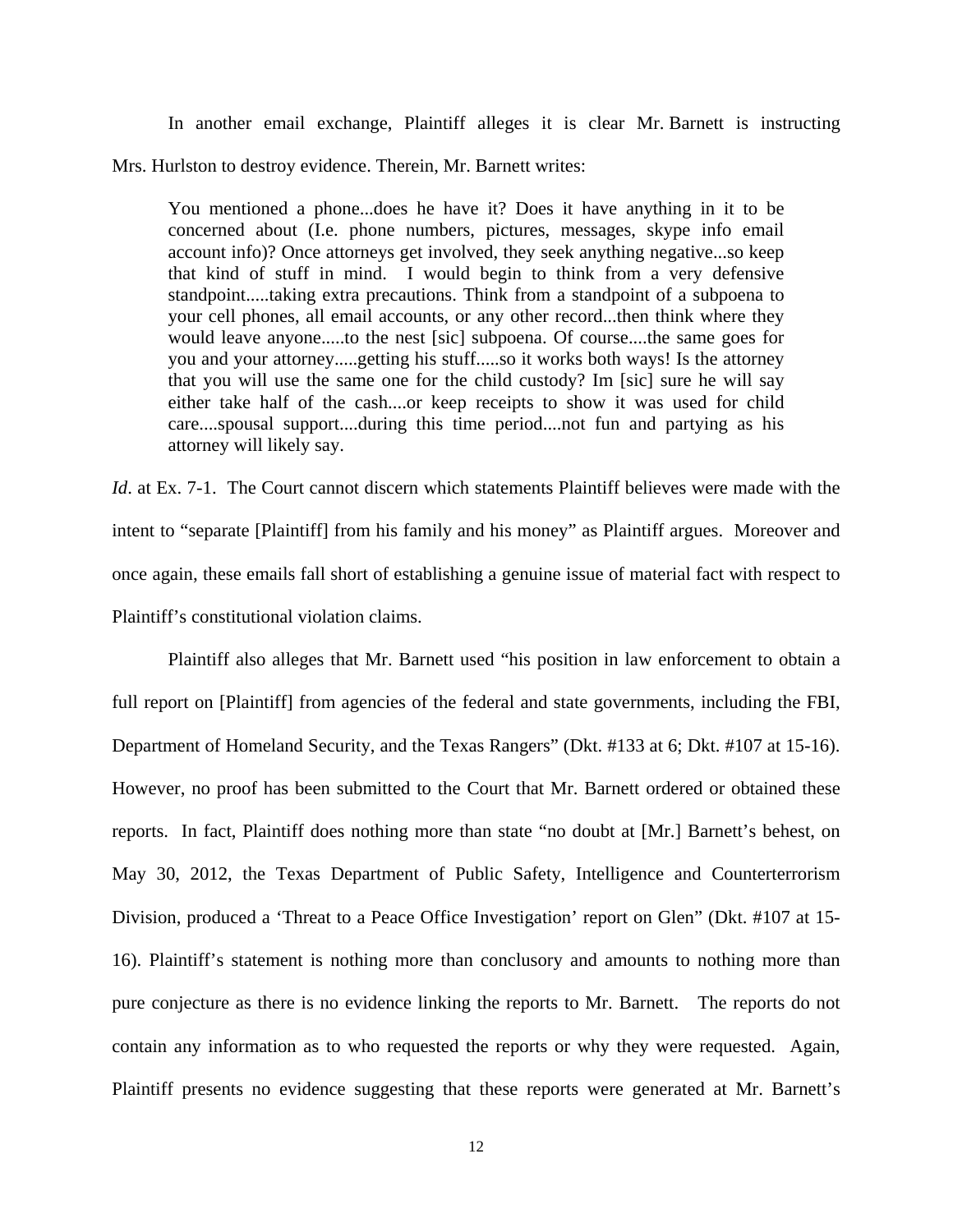request. The Fifth Circuit has held that a non-movant cannot satisfy his summary judgment burden with "conclusory allegations, unsubstantiated assertions, or only a scintilla of evidence." *Hathaway v. Bazany*, 507 F.3d 312, 319 (5th Cir. 2007). Plaintiff's evidence does not establish a genuine issue of material fact with respect to his constitutional violation claims.

Accordingly, each piece of evidence referenced by the Magistrate Judge in footnote four is either inadmissible and/or, if admissible, does not change the ultimate recommendation of the Magistrate Judge. The Magistrate Judge's footnote was narrowly tailored to include only the evidence to which Defendants' expressly objected (Dkt. #129 at 8, n.4) and makes clear the Magistrate Judge believed such evidence did not weight and/or has no bearing on the § 1983 allegations.<sup>5</sup> This Court, having exhaustively considered those three pieces of evidence, finds: (1) Defendants' objection to Mr. Brow's affidavit is sustained, (2) Defendants' objections to Mr. Wilhelm's deposition testimony are overruled, and (3) Defendants' objections to Plaintiff's deposition testimony are overruled. The Court having now analyzed each piece of evidence in the footnote, as well as the deposition testimony of Mayor Ken Bowers, the letter from Mayor Ken Bowers, Mr. Barnett's discharge papers, and the emails between Mr. Barnett and Mrs. Hurlston – as requested by Plaintiff  $-$  finds there is no genuine issue of material fact regarding Plaintiff's constitutional violation claims and the result reached by the Magistrate Judge is correct.

<sup>&</sup>lt;sup>5</sup> As made clear by the report and recommendation, the Magistrate Judge fully analyzed the remainder of the summary judgment evidence.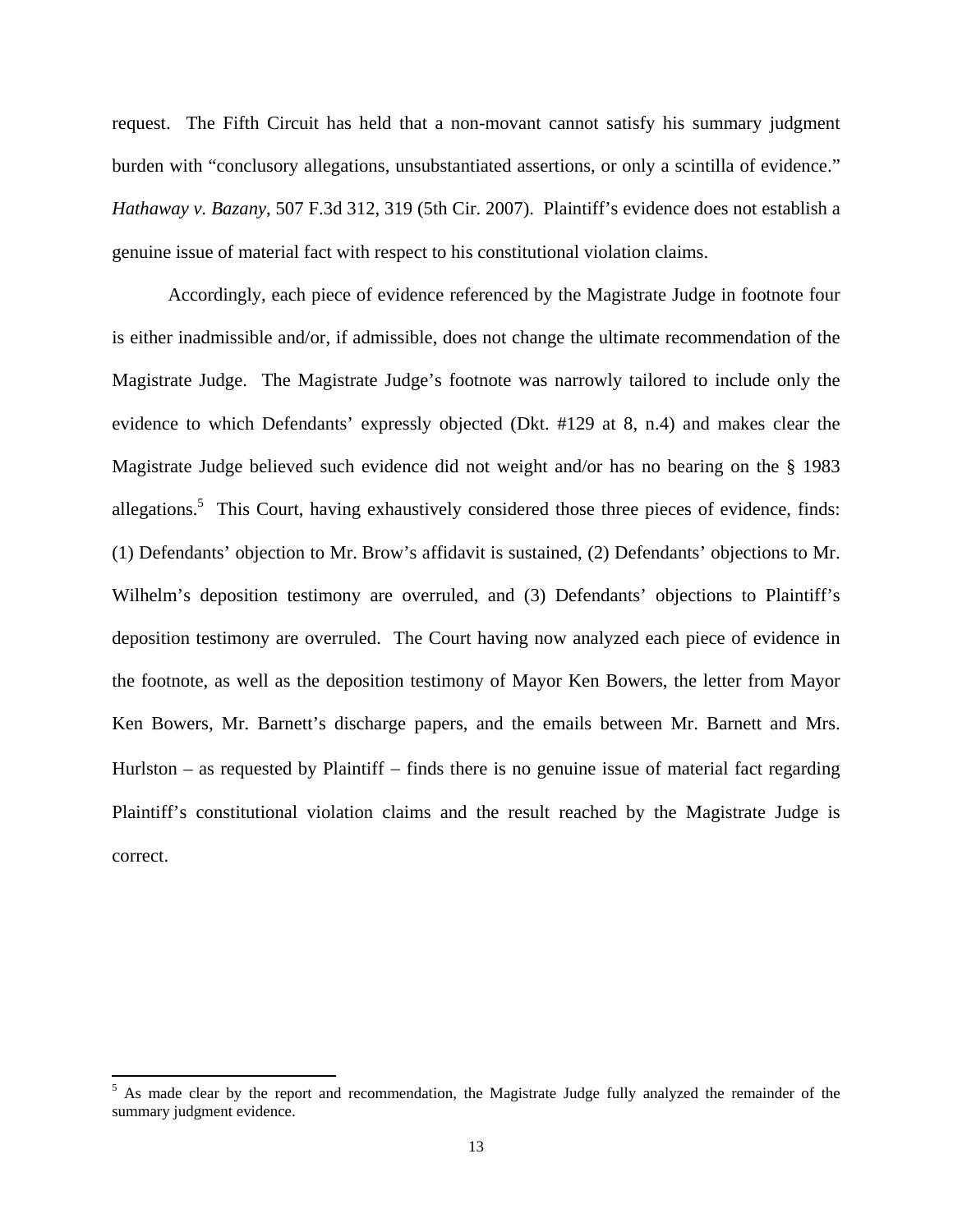## *Objection 2 – Qualified Immunity*

 Plaintiff next objects to the Magistrate Judge's findings that (1) Defendants did not waive their entitlement to qualified immunity, and (2) Mr. Michnick acted in an objectively reasonable matter – entitling him to qualified immunity in this case (Dkt. #133 at 9, 12-13). Specifically, Plaintiff asserts that one of the cases cited by the Magistrate Judge in support of non-waiver of the qualified immunity defense is distinguishable from the present case because discovery was closed in the current case when Defendants raised the defense. *Id*. at 9. Plaintiff further contends that the Magistrate Judge erroneously characterized Mr. Michnick's conduct during the August 7, 2013 interaction at Plaintiff's home, and that Mr. Michnick's conduct was clearly objectively unreasonable. *Id*. at 10. Defendants contend (1) Plaintiff's objections fail to demonstrate how he was prejudiced by the delayed assertion of the qualified immunity defense, particularly because he fully briefed the issue in his Response; (2) the Magistrate Judge was correct in the qualified immunity analysis because neither Defendant acted in an objectively unreasonable manner; and (3) in any event Plaintiff has failed to object to the first prong of the qualified immunity analysis (Dkt. #134 at 4)

## *1. Waiver of Qualified Immunity*

 The Magistrate Judge found that Defendants' allegedly untimely disclosure of the qualified immunity defense did not prejudice or harm Plaintiff and, thus, was not waived by Defendants (Dkt. #129 at 15). Generally, the defense of qualified immunity must be raised in the first responsive pleading; however, Fifth Circuit precedent commands that even if a defendant does not timely disclose the qualified immunity defense there is no waiver so long as: (1) sufficient time to respond to the defense remains and (2) there is no evidence of prejudice or harm to the plaintiff. *Pasco ex rel. Pasco v. Knoblauch*, 566 F.3d 572, 577 (5th Cir. 1999). In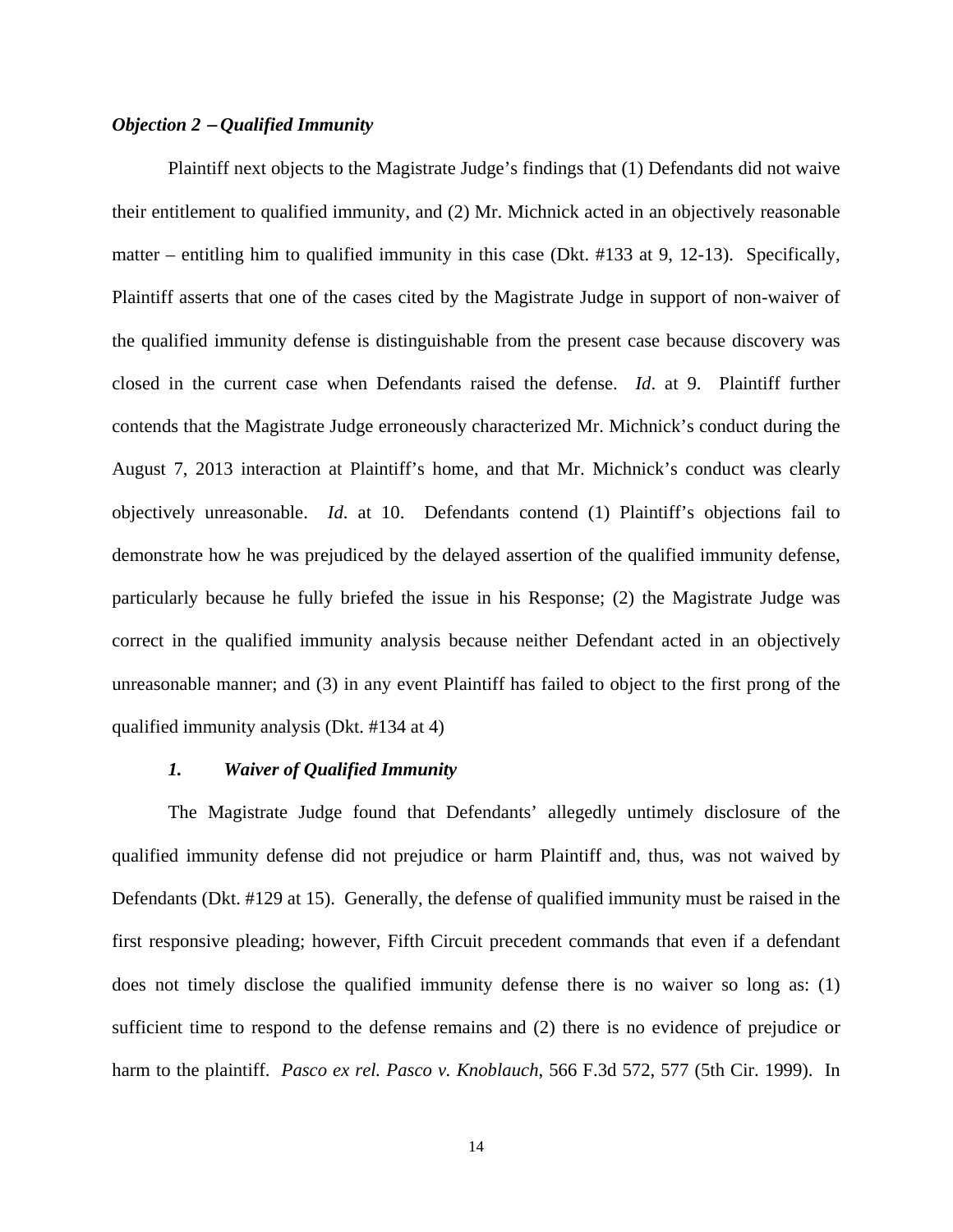fact, courts are instructed to look "at the overall context of the litigation" in order to determine if an affirmative defense such as qualified immunity has been waived. *Id.*

 While Plaintiff attempts to distinguish between his case and the *Pasco* case, Plaintiff ignores that ample other cases have reached the same result – finding affirmative defenses are not waived so long as there is no prejudice or harm to the plaintiff. *See e.g., Giles v. Sen. Elec. Co*., 245 F.3d 474, 492 (5th Cir. 2001) (finding no waiver where a new affirmative defense was raised in a joint pretrial order over a year after complaint was filed); *Lubke v. City of Arlington*, 455 F.3d 489, 499 (5th Cir. 2006) (finding no waiver where a defense was raised in a pretrial motion in limine two years after the complaint was filed and just weeks before trial); *Johnson v. City of Thibodaux*, No. 14-2369, 2016 WL 54828, at \*2 (E.D. La. Jan. 4, 2016) (finding no waiver when the qualified immunity defense was raised in the defendants summary judgment motion).

 On May 11, 2015, seventeen months after Plaintiff's Complaint, Defendants filed their Motion for Summary Judgment and first raised the qualified immunity defense (*see* Dkt. #95).<sup>6</sup> On May 12, 2015, and June 2, 2015, the Court granted Plaintiff's two Unopposed Motions for Extension of Time to File a Response to Defendants' Motion for Summary Judgment (Dkts. #97; #106). Plaintiff had twenty nine days to file his Response to Defendants' Motion for Summary Judgment (Dkt. #106). Plaintiff fully briefed the issue of qualified immunity in his Response to Defendants' Motion for Summary Judgment, and he has not, in his Response and his Objections, alleged he has been prejudiced or harmed by Defendants untimely disclosure (Dkt. #107 at 20- 22), clearly indicating that he has not been prejudiced in his ability to response to the qualified immunity issue. *See Allied Chem. Corp v. Mackay,* 695 F.2d 854, 855-56 (5th Cir. 1983). At no

<sup>&</sup>lt;sup>6</sup> On June 26, 2015, each Defendant also filed an Answer to Amended Complaint and Affirmative Defenses (Dkts. #118; #119) and therein asserted the qualified immunity defense. To date, Plaintiff has not moved to strike and/or otherwise objected to either of Defendants' Answers.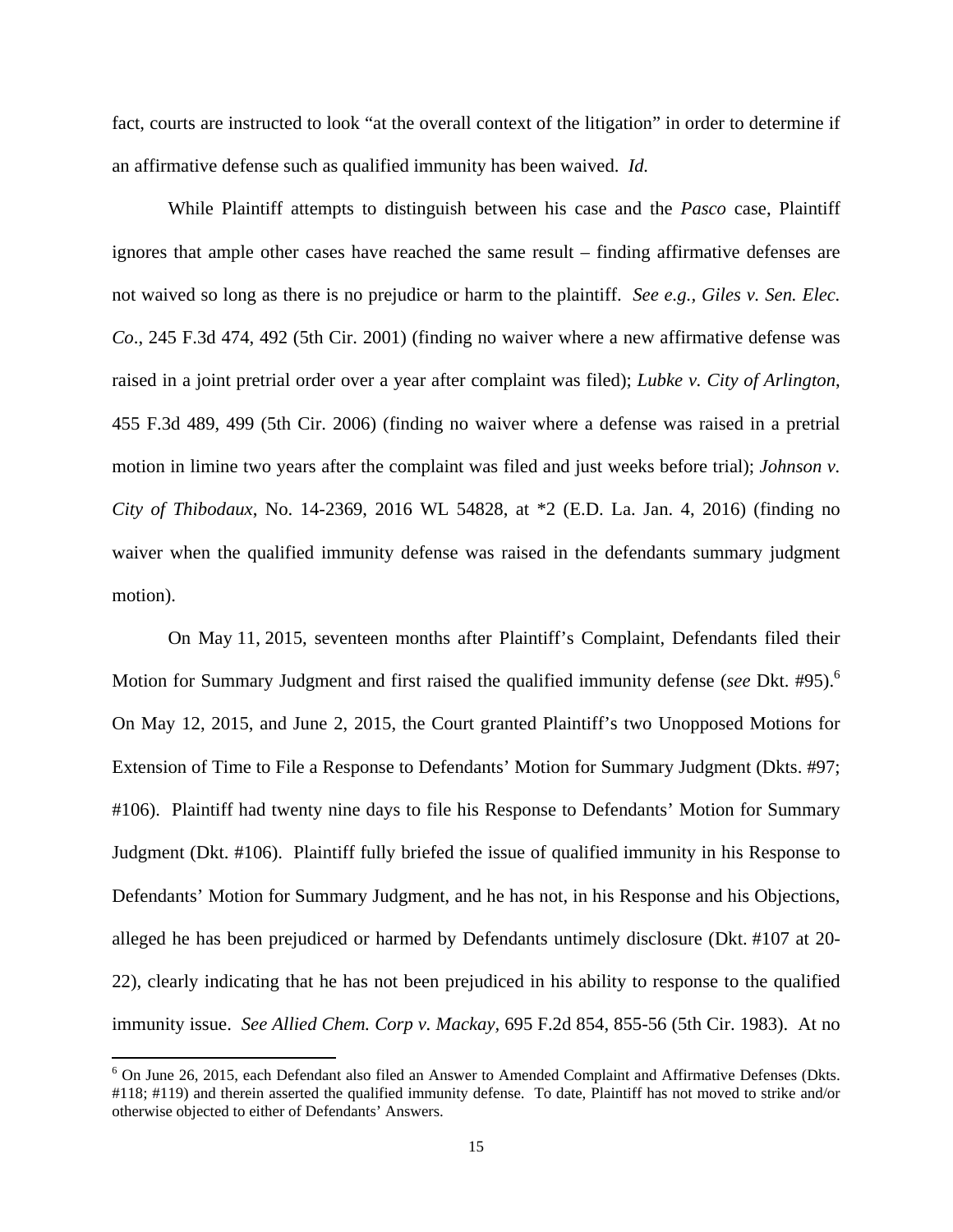point did Plaintiff request additional time for briefing or other relief, such as additional time for discovery, and no trial setting currently exists in this matter, pursuant to the Court's Order on October 28, 2014 (Dkt. #64). All of this demonstrates that substantial time remained before trial for Plaintiff to fully respond to the qualified immunity defense. *See Pasco*, 566 F.3d at 577. Accordingly, and in keeping with the overwhelming Fifth Circuit precedent, the Court overrules Plaintiff's objection on the issue of waiver of qualified immunity and finds Defendants did not waive their entitlement to qualified immunity by their untimely disclosure.

## *1. First Prong of the Qualified Immunity Analysis*

 Qualified immunity is a defense available to state officials sued for constitutional violations pursuant to 42 U.S.C. § 1983. The defense shields such government officials from liability in their individual and/or official capacity for civil damages so long as their conduct does not violate clearly established rights and "their actions could reasonably have been thought consistent with the rights they are alleged to have violated." *Anderson v. Creighton*, 483 U.S. 635, 638 (1987); *Johnston v. City of Houston*, 14 F.3d 1056, 1059 (5th Cir. 1994). When the defense of qualified immunity is invoked, the burden is on the plaintiff seeking to defeat qualified immunity to show: (1) that the official violated a statutory or constitutional right; and (2) that the right was "clearly established" at the time of the challenged conduct. *Morgan v. Swanson*, 659 F.3d 359, 371 (5th Cir. 2011). The first prong of the qualified immunity analysis requires the Court to determine "whether the facts, either as the plaintiff alleges or as proved without dispute, establish that the officer violated a clearly established constitutional right." *Linbrugger v. Abercia*, 363 F.3d 537, 540 (5th Cir. 2004) (citation omitted).

 The Magistrate Judge found, on each of Plaintiff's six constitutional violation claims, that Plaintiff failed the first prong of the qualified immunity analysis because he failed to present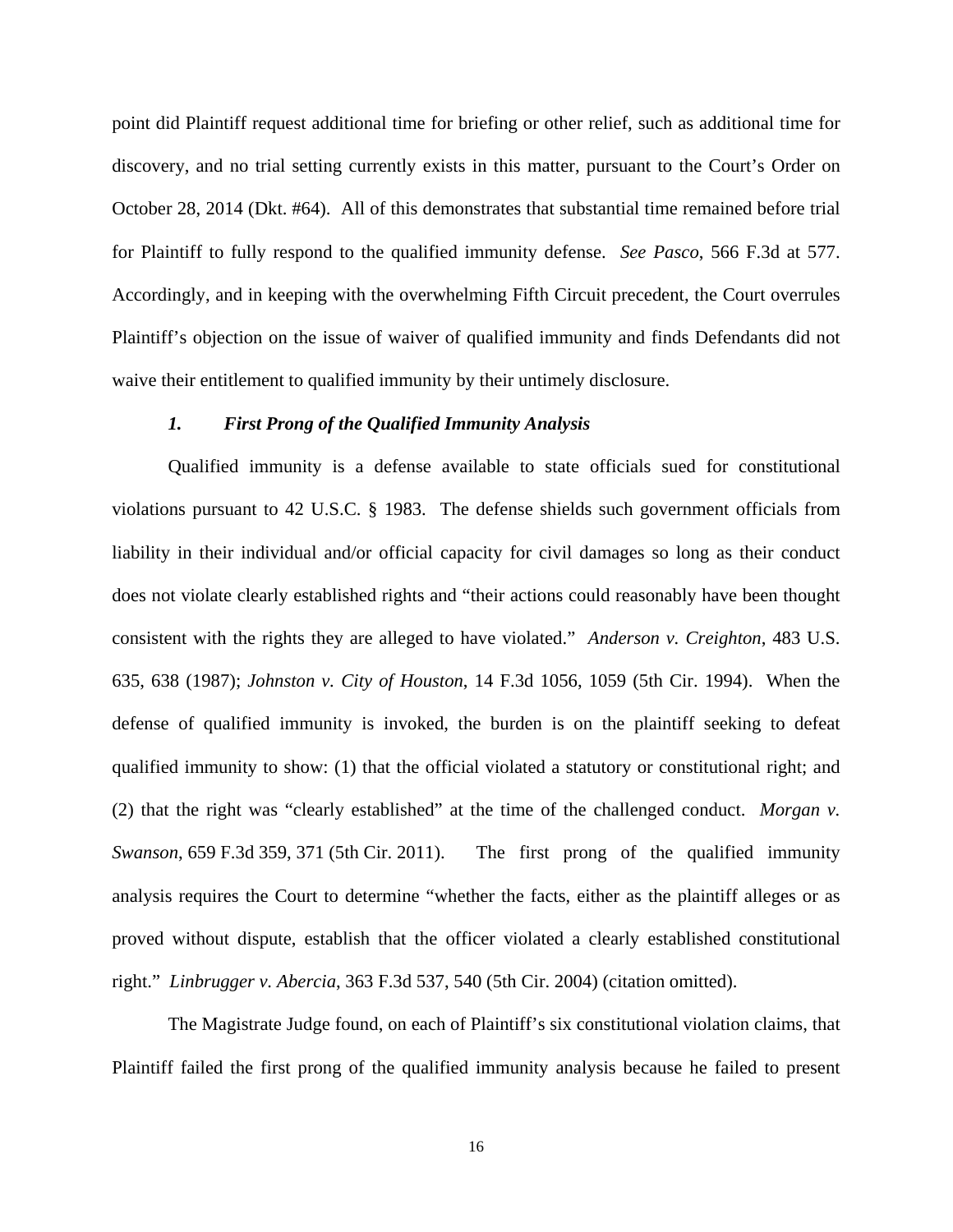evidence demonstrating that Mr. Barnett and Mr. Michnick's conduct violated his constitutional rights (Dkt. #129 at 19-30). As Defendants point out in their Response to Plaintiff's Objections, Plaintiff does not object to the Magistrate Judge's analysis of the first prong of the qualified immunity analysis with respect to either Defendant (Dkt. #134 at 4-5). "At the summary judgment state of litigation, the plaintiff must present sufficient evidence to create a genuine dispute of material fact regarding both prongs of the two-pronged qualified immunity test." *Beaulieu v. Lavigne*, No. 12–31061, 2013 WL 4478228, at \*2 (5th Cir. Aug. 22, 2013); *accord Club Retro, LLC v. Hilton*, 568 F.3d 181, 194 (5th Cir. 2009) ("To discharge this burden, a plaintiff must satisfy a two-prong test.") (internal quotation marks omitted). Accordingly, having reviewed the Magistrate Judge's analysis of the first prong of the qualified immunity analysis, and no objections thereto begin filed, the Court is of the opinion that the findings and conclusions of the Magistrate Judge are correct with regard to the first prong of the qualified immunity analysis. Fifth Circuit precedent clearly holds that a plaintiff must present evidence regarding both prongs of the qualified immunity analysis in order to survive summary judgment. *Morgan*, 659 F.3d at 371; *Beaulieu*, 2013 WL 4478228, at \*2; *Club Retro, LLC*, 568, F.3d at 194. Notwithstanding, the Court also analyzes Plaintiff's objections with respect to the second prong of the analysis.

## *2. Second Prong of the Qualified Immunity Analysis*

 Plaintiff objects to the Magistrate Judge's finding that Mr. Michnick acted in an objectively reasonable manner in his interactions with Plaintiff on August 7, 2013 (Dkt. #133 at 12). Specifically, Plaintiff contends that Mr. Michnick's conduct was objectively unreasonable when Mr. Michnick (1) prevented Plaintiff from retrieving his child; and (2) did "nothing to remove the skinheaded [sic], tattooed stranger from Plaintiff's home." *Id*. Notably, the Court's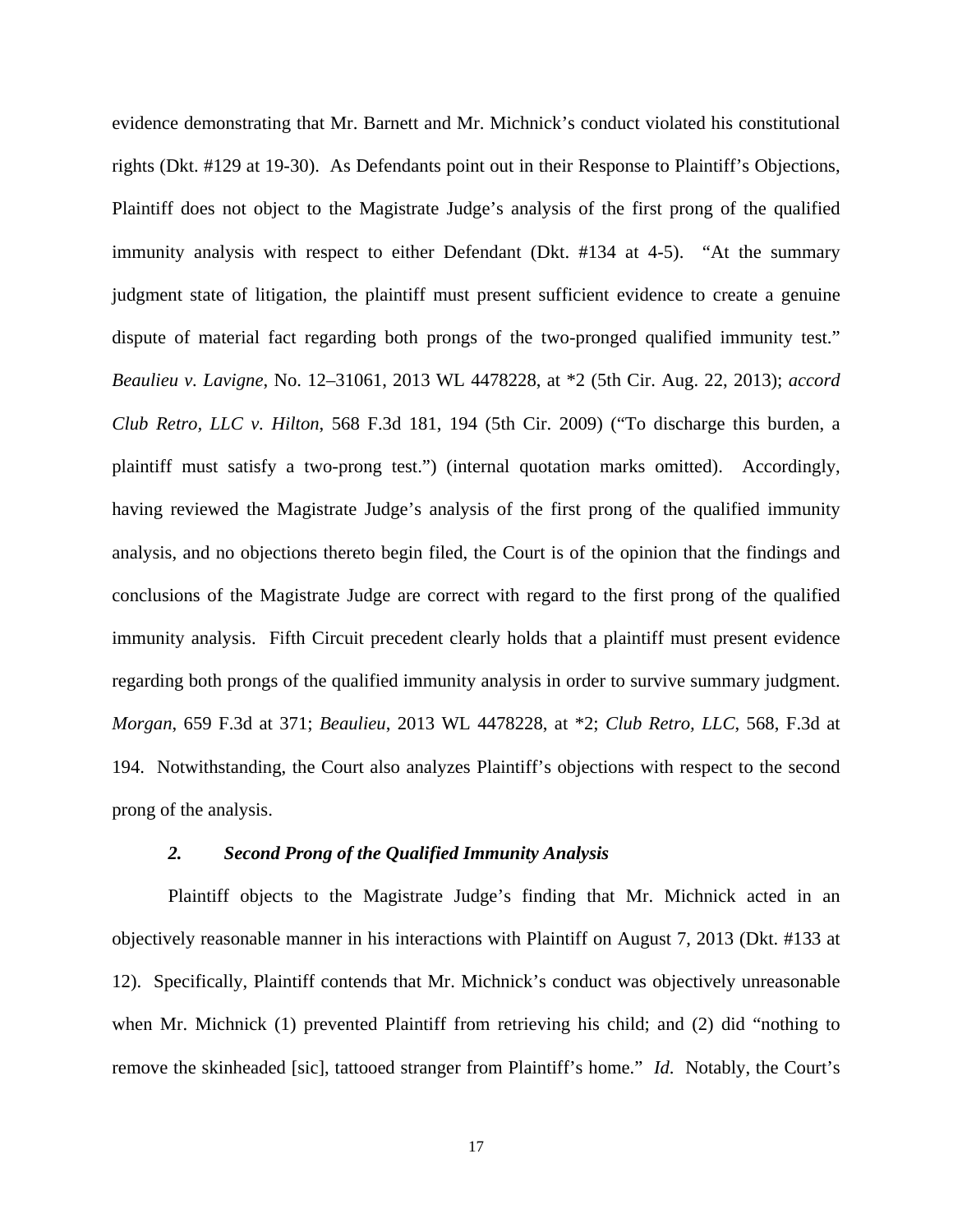objectively reasonable analysis herein focuses only on Mr. Michnick's second interaction with Plaintiff because Plaintiff does not object to: (1) the Magistrate Judge's finding that Mr. Barnett acted in an objectively reasonable manner in his dealings with Plaintiff, or (2) the Magistrate Judge's finding that Mr. Michnick acted in an objectively reasonable manner in his dealings with Plaintiff on August 2, 2013.

 The Magistrate Judge found no facts indicating Mr. Michnick was unreasonable in his interactions with Plaintiff when he was twice dispatched to Plaintiff's residence in response to domestic disturbance calls (Dkt. #129 at 18). With respect to the second prong of the qualified immunity analysis, a defendant is entitled to qualified immunity when his conduct is objectively reasonable in light of clearly established law at the time of the conduct at issue. *Anderson*, 483 U.S. at 639; *Pfannstiel v. City of Marion*, 918 F.2d 1178, 1184 (5th Cir. 1990), *overruled on other grounds by Martin v. Thomas*, 973 F.2d 449 (5th Cir. 1992)); *Mangieri v. Clifton*, 29 F.3d 1012, 1015 (5th Cir. 1994). This Court must examine whether Defendants' actions were objectively reasonable - that is, whether, in light of the legal rules clearly established at the time, a reasonable official would understand that what he is doing violates the rights at issue. *Pfannstiel*, 918 F.2d at 1178. If reasonable public officials could differ on the lawfulness of Defendants' actions, Defendants are entitled to qualified immunity. *Id*. The issue is an "objective (albeit fact-specific) question whether a reasonable officer could have believed" that he was violating a person's constitutionally protected rights under the circumstances of the complained-of action. *See Anderson*, 483 U.S. at 641. As a general rule, a court should not reserve the objectively reasonable prong of the qualified immunity standard as a fact question for the jury. *Mangieri*, 29 F.3d at 1016. Rather, "in evaluating a claim of qualified immunity, the district court is to make a determination of the objective reasonableness as a matter of law." *Id*.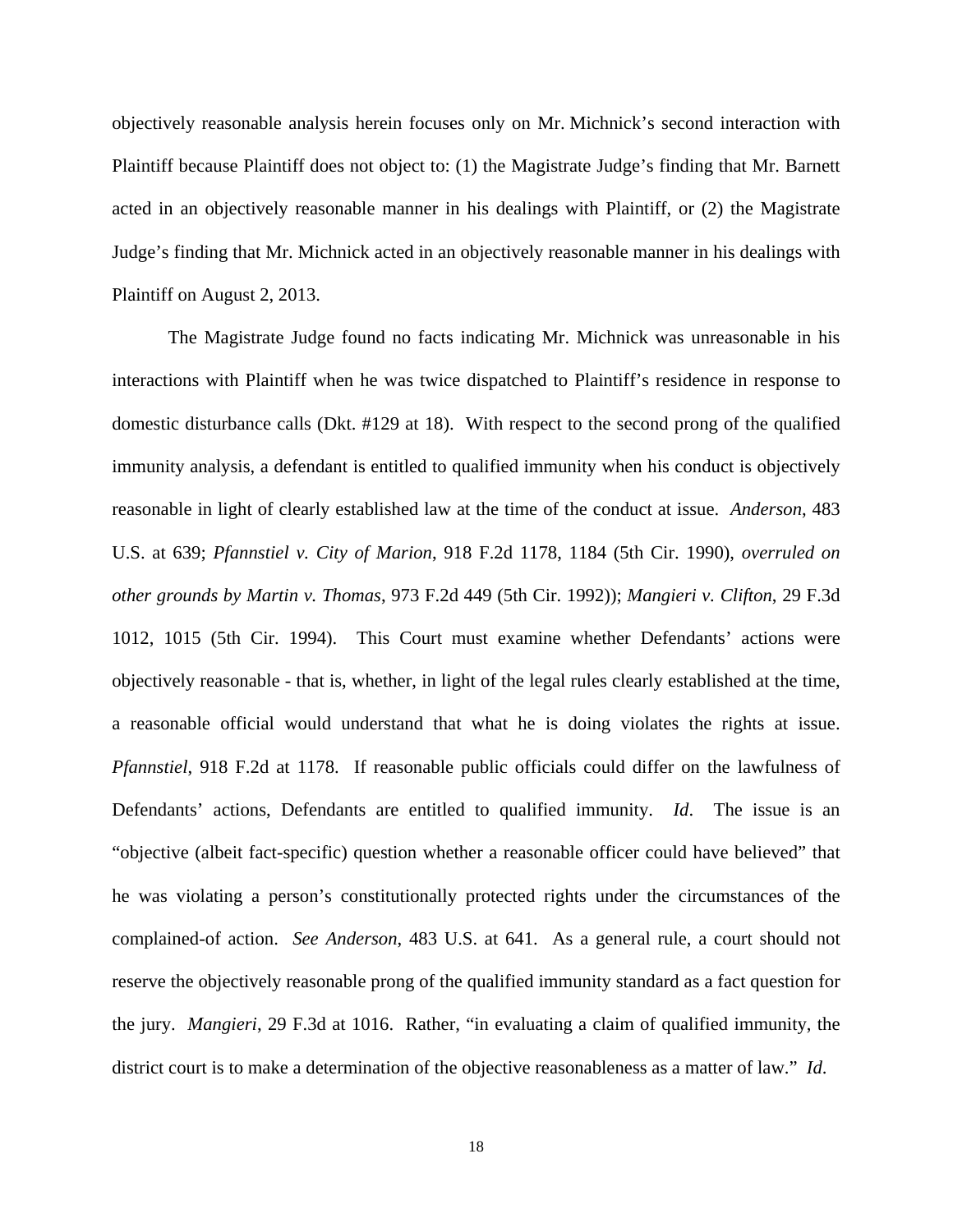The facts surrounding Mr. Michnick's conduct on the August 7, 2013 interaction with Plaintiff are reiterated as follows: Mr. Michnick, along with three other Princeton police officers, responded to a domestic disturbance call at Plaintiff's residence (Dkt. #95 at 20-21, Ex. 8 at 2-3, Ex. 9 at 3, Ex. 11 at 3). Plaintiff reported that Mrs. Hurlston was out of town and a man presumed to be Mrs. Hurlston's boyfriend locked himself inside the house with several of Mrs. Hurlston's children, including Plaintiff's daughter. *Id*. One of the responding police officers whom Plaintiff has not sued, Yesenia DeLeon, states in her affidavit that she went into the house with Plaintiff while he played with his daughter and Plaintiff agreed that it was not in his daughter's best interest for the officers to forcibly remove her from the house (Dkt. #95 at 20- 21, Ex. 11 at 3). Ultimately, the responding officers were able to diffuse the situation, and no one was arrested or charged with a crime. *Id*.

The Magistrate Judge stated that "during both the first and second August interactions, Mr. Michnick and the other responding Princeton police officers were able to peacefully negotiate an agreement ... thereby keeping the peace" (Dkt. #129 at 18). In his objections, Plaintiff quibbles over the use of the term "agreement" by the Magistrate Judge and argues that no peaceful resolution/agreement was obtained, but rather that Mr. Michnick – who was not dispatched to Plaintiff's residence but voluntarily responded – allegedly prevented Plaintiff from retrieving his child during this interaction, and did "nothing to remove the skinheaded [sic], tattooed stranger from Plaintiff's home." (Dkt. #133 at 12). Even if the Court were to take Plaintiff's deposition testimony regarding the August 7, 2013 interaction as the "true" version of events (which it does herein) – there is still no evidence suggesting Mr. Michnick acted in an objectively unreasonable manner. Plaintiff did not have a court order to remove his daughter from the residence (which Plaintiff admits *see* Dkt. #133 at 10), Mrs. Hurlston was allowing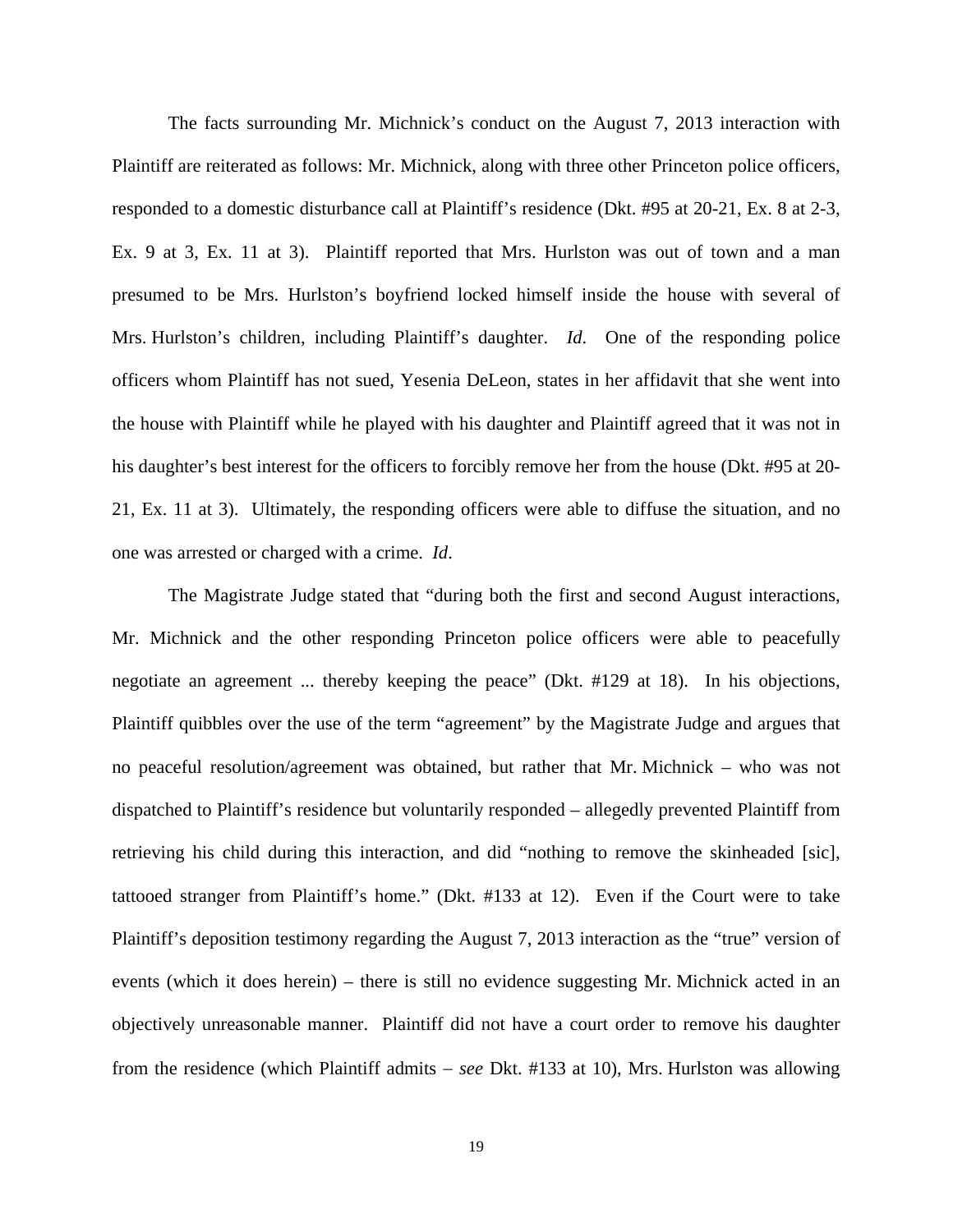Mr. Brow to stay at the residence and watch the children, Plaintiff was allowed to see his daughter in the home and to interact with her, Plaintiff was not arrested, and he ultimately voluntarily left the premises (Dkt. #107, Ex. 6 at 72-78). Mr. Michnick and three other Princeton police officers were able to keep the peace and diffuse a volatile situation in response to a domestic disturbance at Plaintiff's home, and while Plaintiff contends that the officers should have allowed him to take his daughter, he does not present this Court with any evidence  $-$  such as a child custody order or divorce agreement – allowing the officers to do such a thing.

Again, an official's conduct is objectively reasonable unless all reasonable officials in that defendant's circumstances would have known that the conduct violated the Constitution. *Gates v. Tex. Dep't of Protective & Regulatory Servs*., 537 F.3d 404, 419 (5th Cir. 2008). Qualified immunity "gives ample room for mistaken judgments" by protecting "all but the plainly incompetent or those who knowingly violate the law." *Malley v. Briggs*, 475 U.S. 335, 343 (1986). Plaintiff cannot and has not met his burden to show that Mr. Michnick is not entitled to qualified immunity. The Court finds that Mr. Michnick's conduct was objectively reasonable in light of clearly established law and for this additional reason Mr. Michnick is entitled to qualified immunity. Accordingly, Plaintiff's second objection is overruled.

## **CONCLUSION**

 Having received the report of the United States Magistrate Judge (Dkt. #129), having considered each of Plaintiff's timely filed objections (Dkt. #133), and having conducted a de novo review, the Court is of the opinion that the findings and conclusions of the Magistrate Judge are correct and adopts the Magistrate Judge's report (Dkt. #129) as the findings and conclusions of the Court.